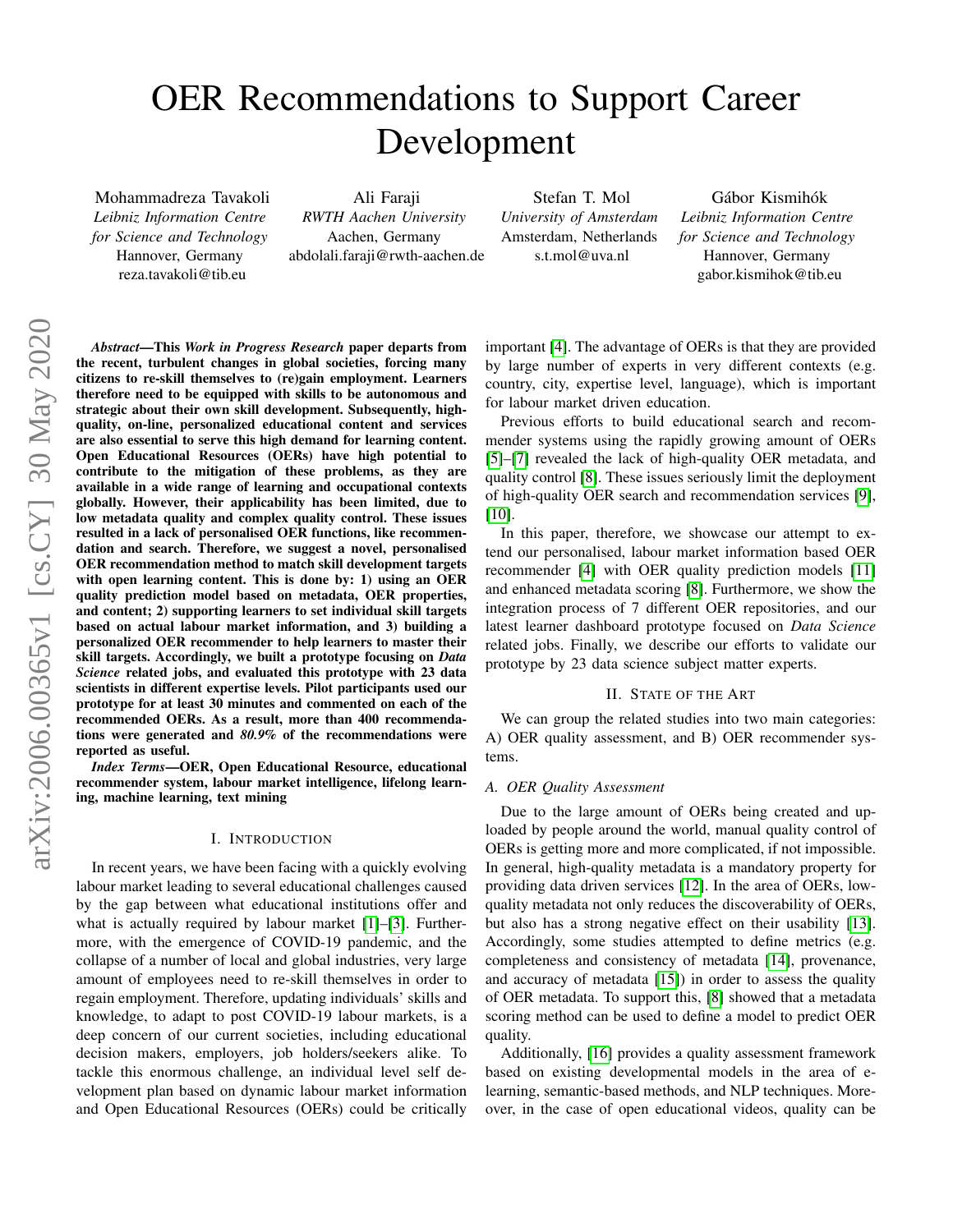predicted on the basis of video transcripts, popularity metrics (i.e. rate, likes, dislikes), and length [\[11\]](#page-4-6).

## *B. OER Recommendation Systems*

The literature on high-quality OER recommender systems is very limited [\[10\]](#page-4-5). However, in recent years, some studies built recommendation algorithms based on ontologies, linked data, and open source RDF data to leverage semantic content [\[6\]](#page-4-12), [\[10\]](#page-4-5). As an example, [\[5\]](#page-4-1) defined an ontology for learners, learning objects, and their environments in order to provide adaptive recommendations, based on similarities between object properties. [\[9\]](#page-4-4) examined the Cold Start problem [\[17\]](#page-4-13) in the case of new micro OERs, by defining rules based on recommended sequences of learning objects using existing ontologies. Furthermore, [\[4\]](#page-4-0) built an OER recommendation system for learners in order to help them to achieve skill based learning objectives.

# III. DATA COLLECTION

In this section, we explain the steps we followed to collect relevant and reliable data sources for our recommender prototype, focusing on data science related skills and jobs.

## *A. Labour Market Information*

We applied the method proposed by [\[4\]](#page-4-0) on 500 job vacancies, published in February and January 2020, which resulted in the extraction of the 16 most relevant and required skills for data science jobs. Additionally, we used Wikipedia python API<sup>[1](#page-0-0)</sup> and crawled Wikipedia content describing these 16 extracted skills.

# *B. OER Resources*

Regarding the educational content, we collected more than 700 OERs from the following repositories: Youtube, MIT OpenCourseWare<sup>[2](#page-0-0)</sup>, Skills Commons<sup>[3](#page-0-0)</sup>, OER Commons<sup>[4](#page-0-0)</sup>, Wisc-Online<sup>[5](#page-0-0)</sup>, Khan Academy<sup>[6](#page-0-0)</sup>, and Wikipedia by using their APIs and/or search services. For each OER, we store the following fields (if available), in order to provide effective recommendations: source, title, description, target skill, level (Beginner, Intermediate, Advanced, Master), URL, length, transcription, view count, rating (or combination likes and dislikes), ranking position score (reverse of ranking position in the source repository search:  $1/ranking\_position\_in\_repository\_search$ ), and transcription similarity with the target skill description (calculated by the cosine similarity between the transcription vector and the target skill description vector using pre-trained 300-dimensional Glove vectors [\[18\]](#page-4-14)).

<sup>5</sup><https://www.wisc-online.com/>

## IV. METHODS

In this section, we detail the most important components of our OER recommender prototype. These components are responsible for OER quality control, recommendation generation, and the interaction with the learner.

## *A. OER Quality Predictor*

The aim of this component is to predict the overall quality of the collected OERs from different repositories, and define an automatic quality control mechanism.

*1) Quality Prediction Based on Properties:* As a first step, we established a measure for OER-skill matching. For this measure we used procedures from  $[11]<sup>7</sup>$  $[11]<sup>7</sup>$  $[11]<sup>7</sup>$  $[11]<sup>7</sup>$  to define a random forest model that classifies OERs into two groups: *Fit for Achieving a Skill*, and *Not Fit for Achieving a Skill*. The model uses the following OER properties to execute this prediction: length, rate, transcription similarity with the target skill description, view count, and ranking position score.

Furthermore, we had to find a solution for missing values in our prediction model, since not all OERs contained all required features. For this problem, we built a number of alternative random forest models with various combinations of the above-mentioned features, and selected the one with the highest F1-score. It should be mentioned that we applied alternative models on the dataset defined by [\[11\]](#page-4-6), and got a minimum accuracy of *77.2 %*. The feature-set was adjusted towards maximum accuracy, but in some cases we had to rely on models with fewer features (from all desired OER features) than optimal, which resulted in a slightly reduced accuracy.

*2) Quality Prediction Based on Metadata:* Previously we proposed a metadata scoring model based on 8,887 crawled OERs from *Skill Commons* [\[8\]](#page-4-3)<sup>[8](#page-0-0)</sup>. This model divides OERs in two groups: *OERs with Manual Quality Control*, and *OERs Without Quality Control*. At the same time, we also showed that there is a tight relationship between OER metadata quality and OER quality control processes. This means, that the more an OER passes quality controls, the higher the probability of containing high-quality metadata is. However, due to the rapidly growing amount of OERs, manual quality control is getting more and more impossible [\[8\]](#page-4-3). As a consequence, we built a model that predicts OER quality based on their metadata with *F1-score* of *94.6%*. Therefore, in this paper we also capitalized on this scoring and prediction model, to qualify metadata, and also to predict the quality of OERs we collected form 7 distinct repositories.

*3) Quality Control Based on the Defined Models:* To apply an automatic quality control process on the collected OERs, we used the above-mentioned models in a probability mode, which shows the probability of the target class in the classifiers. Therefore, for each OER, based on their properties and metadata, we applied both of our prediction models and defined two float numbers between 0 and 1 to determine the

<sup>1</sup><https://pypi.org/project/wikipedia/>

<sup>2</sup><https://ocw.mit.edu/>

<sup>3</sup><https://www.skillscommons.org/> <sup>4</sup><https://www.oercommons.org/>

<sup>6</sup><https://www.khanacademy.org/>

<sup>7</sup>With *F1-score* of *86.3%*; The data-sets and the implementation protocols are included in the paper.

<sup>8</sup>The data-sets and the implementation protocols are included in the paper.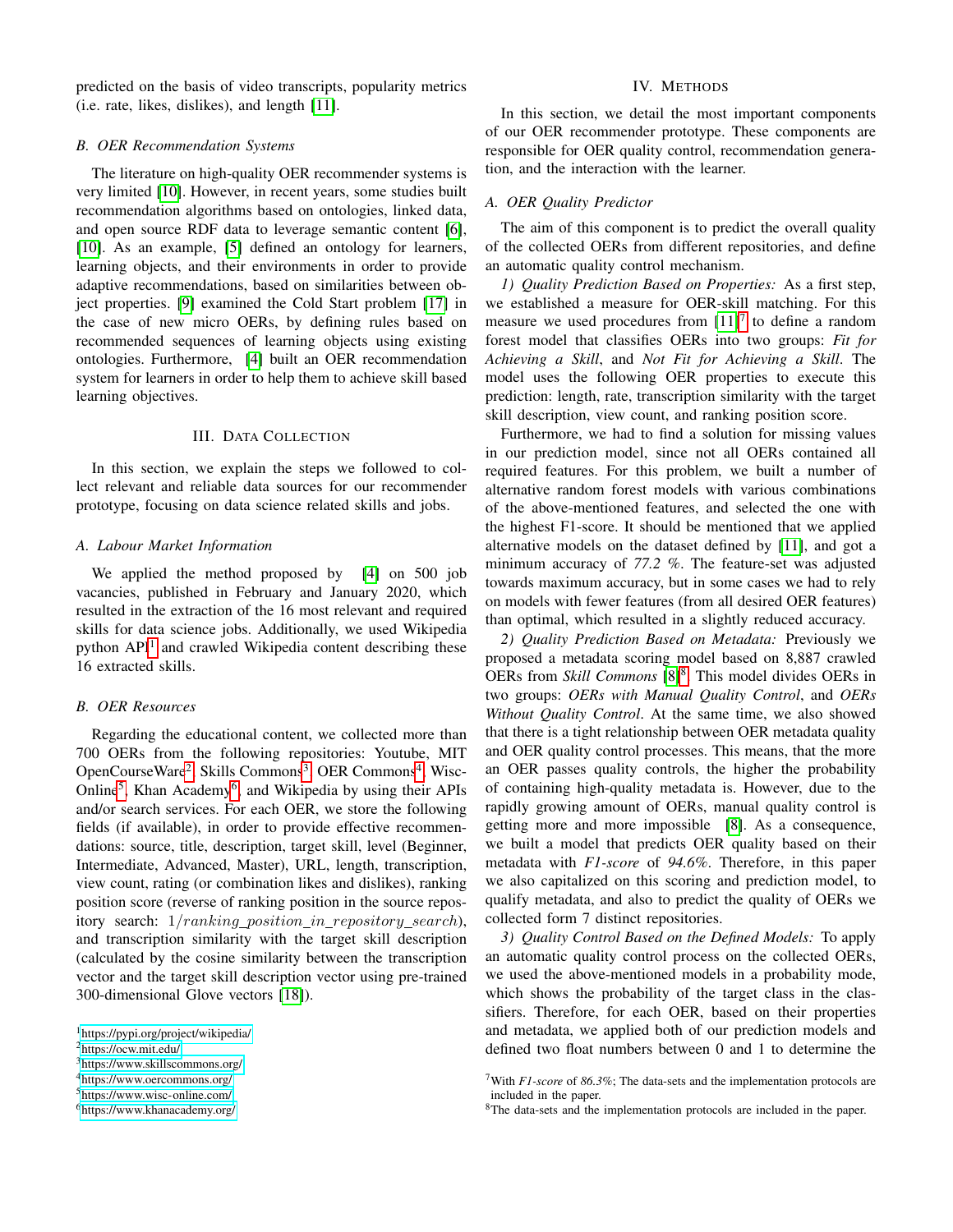OER quality scores. Finally, we removed OERs with quality scores less than 0.5 (altogether 184 OERs) from the list of potential OERs for recommendation.

# *B. Recommendation Generation*

In order to build our OER recommender system, we created a 6-dimensional vector of  $X$  for each OER including:

- Normalised length
- Normalised rate
- Text similarity with target skill description
- Metadata based quality probability
- Property based quality probability
- Source (containing 7 binary values to identify the 7 OER repositories we used for this study)

Respectively, for each learner, we define a 6-dimensional vector  $P$  as a preference vector that contains a weight (between 0 and 1) for each parameter in  $X$ .

Moreover, to provide personalised recommendations for learners, we rely on the following features describing learners' context:

- Country
- City
- Job experience including skills, expertise levels in each skill (Beginner, Intermediate, Advanced, Master) and industry<sup>[9](#page-0-0)</sup>
- Birth date
- Gender (optional)

The goal is to find the best weights (*P* vector) for each learner. Therefore, at learner registration, we initialise the P vector for each learner, based on preference vectors of similar learners in the learner's context (e.g. Country, City, Job experience). Subsequently, we use Gradient Descend to optimize the preference vector based on users' ratings by minimizing the following loss function:

$$
LossFunction = \sum_{o=recommented\_OERS} |(P * X_o) - Y_o| \tag{1}
$$

where  $X_o$  is the 6-dimensional vector of an OER  $o$  and  $Y_o$  is the satisfaction rating of the learner for that particular OER *o*.

Finally, to recommend an OER to a learner *u* for a particular target skill *s*, the system retrieves all OERs with the level that learner *u* has in skill *s*, and uses cosine similarity to recommend the OER with the closest  $X$  vector to the user preference vector  $(P)$ .

## *C. Learning Dashboard*

In this section, we explain the features of the implemented learner dashboard prototype, focusing on data science related jobs, using the above-mentioned components<sup>[10](#page-0-0)</sup>. As an illustration, Figure [1](#page-3-2) shows the different components of our system and their interaction.

When a learner uses our recommender for the first time, (s)he has to go through a two step registration process, which is critical to initialise essential learner features for effective recommendations:

*1) Profile Creation:* Learners register in our system by adding their demographic features (e.g. country, city, and birth date). Subsequently, they can also add their previous job experience(s) to their profile. Based on their previous jobs, our system recommends related skills (based on our labour market analysis) for their profile. Learners also need to set their expertise level(s) for each skill.

*2) Defining Goals:* Once a learner profile is created, our system asks learners to set their desired job. Based on this target occupation, our system shows all skills, which are required for that job (in the desired geographical location of the learner: city, country). Learners can select their skill goals from a list, but also search and add additional skill targets to their profiles<sup>[11](#page-0-0)</sup>.

# *D. Educational Content Page*

For each selected skill objective, our system recommends the most relevant OERs. Learners can click and navigate to the physical location of the OER, and proceed with the learning. After learning, users can rate their satisfaction with each OER (from 1: very dissatisfied to 5: very satisfied), request another OER on the same level of difficulty, or ask for OERs with a higher level of difficulty. Moreover, if dissatisfied with the recommendation, learners can either replace the recommended OERs with another recommendation, or mark the OER as irrelevant for their skill target and ask for a replacement  $OER^{12}$  $OER^{12}$  $OER^{12}$ .

*1) Progress Page and Reports:* At each stage, learners can monitor their progress towards their goals (target job and skills), and consult reports on finished OERs at each expertise level they passed. Moreover, they can retrieve reports on periodically (e.g. monthly) completed OERs, and also the status of their current recommendations (e.g. in progress, finished, changed) $^{13}$  $^{13}$  $^{13}$ .

# V. VALIDATION

To validate our approach and the proposed prototype, we invited 23 experts (including 16 PhD students and 7 university instructors) in the area of *Data Science* (with minimum 1 year of related teaching experience and 3 years of related industrial experience) and asked them to work with our prototype for at least 30 minutes. It should be mentioned that participants had different expertise levels regarding the required skills for a data scientist job as they had various range of teaching and industrial experience. Phd students had related teaching experience between 1 year and 6 years and related industrial experience between 3 years to 10 years. These numbers for

<sup>13</sup>Screenshot of the progress page:<https://github.com/rezatavakoli/FIE2020>

<sup>&</sup>lt;sup>9</sup>We defined industries based on [https://en.wikipedia.org/wiki/Statistical](https://en.wikipedia.org/wiki/Statistical_Classification_of_Economic_Activities_in_the_European_Community)\_ [Classification](https://en.wikipedia.org/wiki/Statistical_Classification_of_Economic_Activities_in_the_European_Community) of Economic Activities in the European Community

 $10$ You can find a demo of the prototype from: [https://github.com/rezatavakoli/](https://github.com/rezatavakoli/FIE2020) [FIE2020](https://github.com/rezatavakoli/FIE2020)

<sup>11</sup>Screenshot of the goal definition page: [https://github.com/rezatavakoli/](https://github.com/rezatavakoli/FIE2020) [FIE2020](https://github.com/rezatavakoli/FIE2020)

<sup>12</sup>Screenshot of the educational content page: [https://github.com/rezatavakoli/](https://github.com/rezatavakoli/FIE2020) [FIE2020](https://github.com/rezatavakoli/FIE2020)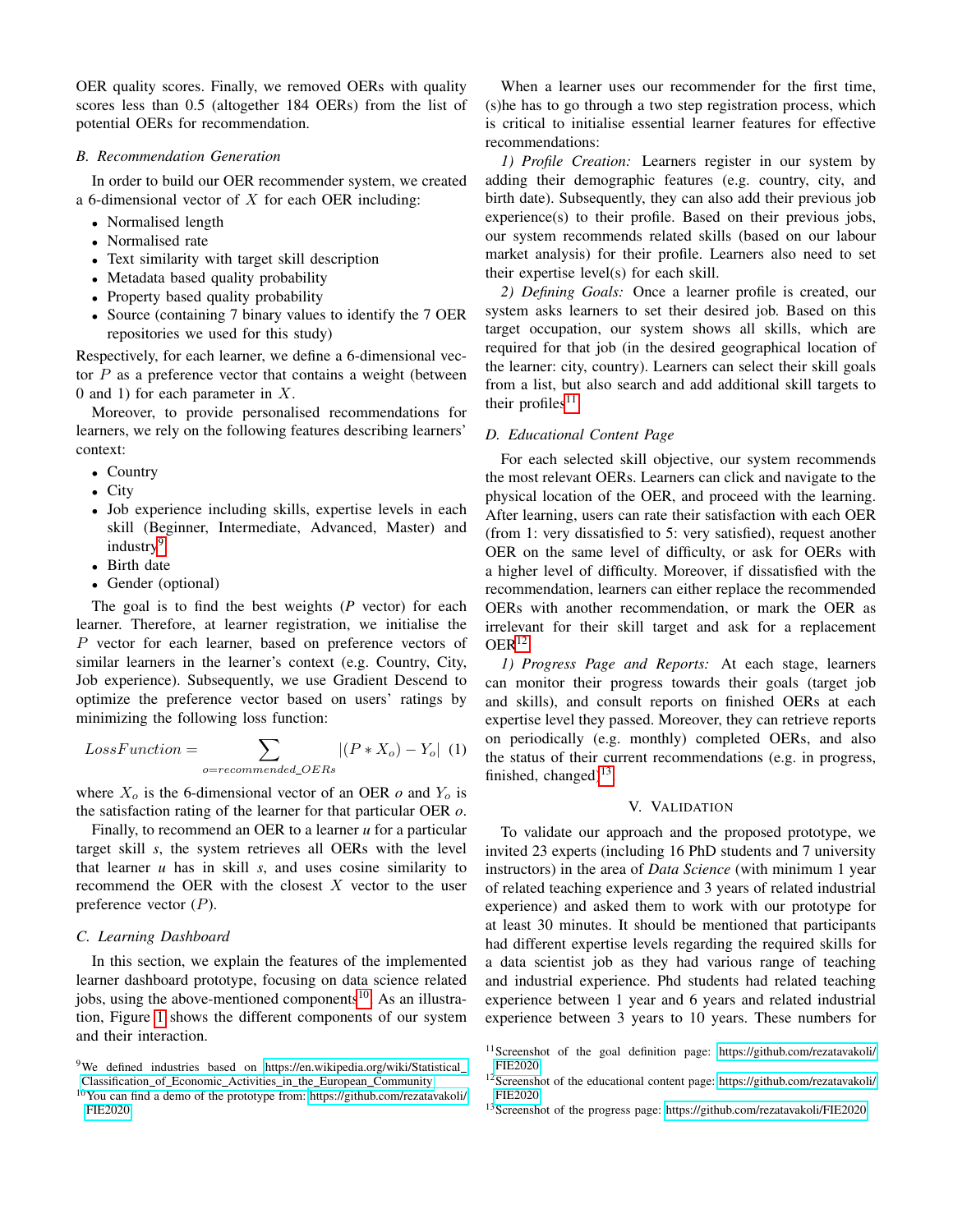<span id="page-3-2"></span>

Fig. 1: Components of our Labour Market Driven Personalised OER Recommender System

TABLE I: Users Satisfaction Through Evaluation

<span id="page-3-3"></span>

| <b>Progress in Evaluation</b> $(\%)$ | Very Dissatisfied $(\%)$ | Dissatisfied $(\% )$ | OK $(\%)$    | Satisfied $(\% )$ | Very Satisfied $(\% )$ | <b>Report as Useful</b> $(\%)$ |
|--------------------------------------|--------------------------|----------------------|--------------|-------------------|------------------------|--------------------------------|
| 0-25                                 |                          |                      |              | ∸                 |                        |                                |
| $25 - 50$                            |                          |                      | 34           |                   |                        | $\pi$ c                        |
| 50-75                                |                          |                      | 32           |                   |                        |                                |
| 75-100                               |                          |                      | 33           |                   | 20                     | 88                             |
| <b>Total (0-100)</b>                 | $\approx$ 4              | $\approx$ 15         | $\approx$ 34 | $\approx$ 29      | $\approx$ 18           | $\approx 81$ (=80.9)           |

instructors were between 7 to 16 years for teaching experience and 8 to 19 years for industrial experience. Accordingly, when experts registered in our system, 22% of skill expertise levels were set to Beginner, 26% were set to Intermediate, 31% were set to Advanced, and 21% were set to Master.

After creating their profile and setting their goals, participants started working with their learning dashboard, including their recommended OERs. Each participant generated at least 17, but maximum 20 recommendations. During the validation, altogether 415 OERs were recommended, and 336 of them (*80.9%*) were reported as useful (*OK*, *Satisfied*, or *Very Satisfied*). To illustrate how the quality of recommendations increased over time, we grouped all recommendations into four clusters. Each quarter contains a bit more than 100 recommendations, and Table [I](#page-3-3) shows participants' satisfaction rate for each cluster (over time). The *Report as Useful* column reveals that the more the users work with our system, the more satisfactory recommendations they receive, since our system attempts to identify learner preferences and provide personalised recommendations. Moreover, based on our quality prediction and quality control process, more than 70% of the recommendations satisfied learners right from the beginning. As a consequence, we believe that this exercise revealed that our approach and the implemented prototype can potentially provide high-quality support to learners working towards labour market's demanded skills.

#### VI. CONCLUSION AND FUTURE WORK

This study is one of the first steps to 1) empower learners to take control and responsibility for their own skill development, 2) improve skills on the basis of labour market information and personalised OER recommendation, and 3) progress the literature on OER quality control. As a long term vision, we expect that learners will show enhanced self-regulation, and spend less effort to find relevant, high-quality OERs. This approach also contributes to OER property identification accuracy, which is essential to increase OER (re)usability.

In this paper, we also demonstrated an OER recommender system prototype, which collects OERs from 7 different OER repositories, predicts their quality, and applies automatic quality control. Learners interact with the recommender through a dashboard, in which they can search for their desired job, display the list of required skills, set their level of expertise for each skill, set their learning context, and receive relevant OER recommendations accordingly. During their learning process, learners rate their satisfaction with recommendations, and update their learning preference vector. This strategy detects changes in learner profiles and fine tune the precision of recommendations.

For the next steps, we plan to add more OER repositories, extract more learner and OER properties, and use (quasi- )experimental designs for further developing and validating our prototype in a number of use cases.

## **REFERENCES**

- <span id="page-3-0"></span>[1] E. Colombo, F. Mercorio, and M. Mezzanzanica, "Applying machine learning tools on web vacancies for labour market and skill analysis," *Terminator or the Jetsons? The Economics and Policy Implications of Artificial Intelligence*, 2018.
- [2] I. Wowczko, "Skills and vacancy analysis with data mining techniques," in *Informatics*, vol. 2, no. 4. Multidisciplinary Digital Publishing Institute, 2015, pp. 31–49.
- <span id="page-3-1"></span>[3] M. M. McGill, "Defining the expectation gap: a comparison of industry needs and existing game development curriculum," in *Proceedings of the 4th International Conference on Foundations of Digital Games*. ACM, 2009, pp. 129–136.